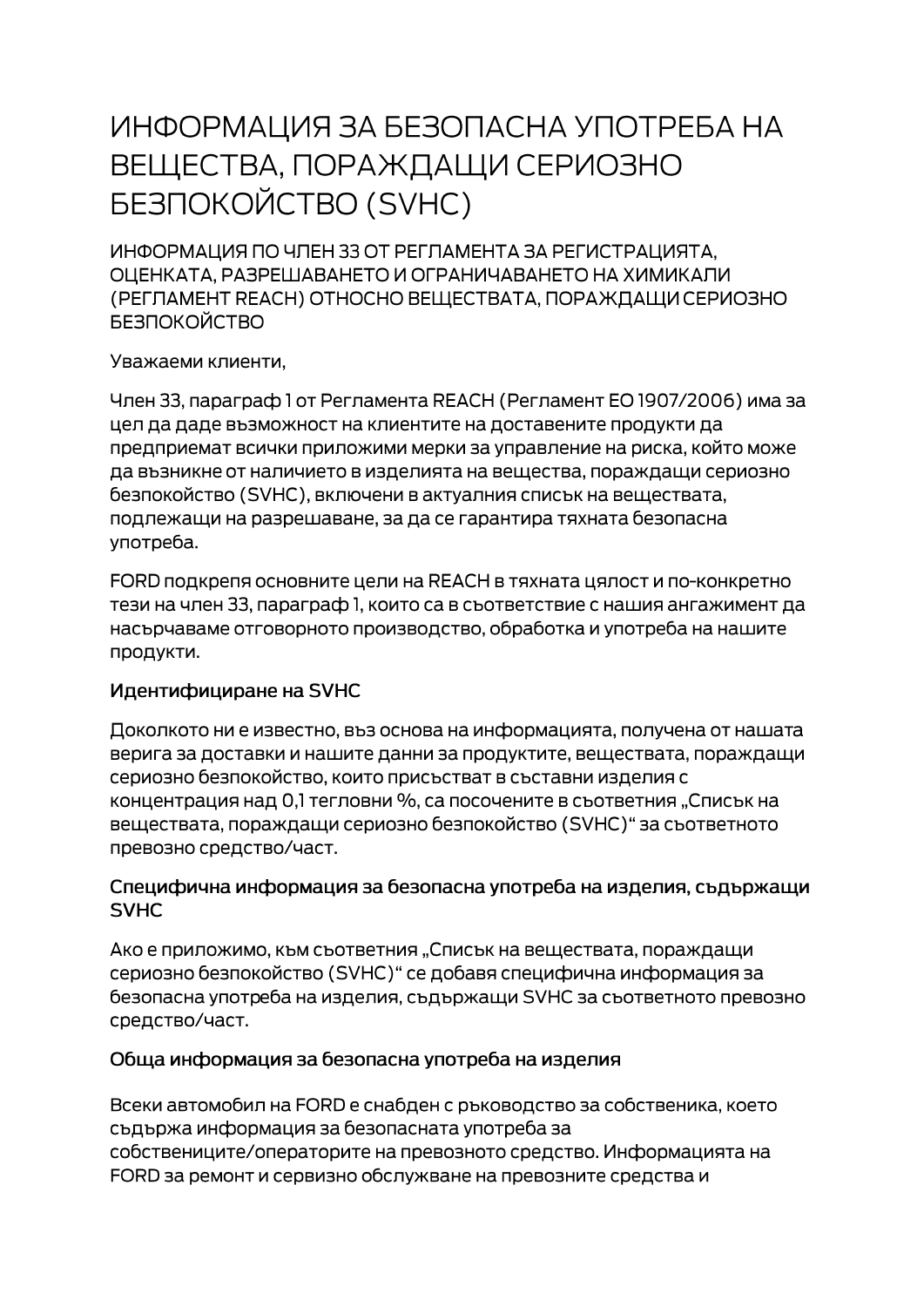оригиналните части обхваща и информация за безопасната употреба от страна на техническия персонал.

Когато се съдържат в части от превозното средство, посочените вещества в сьответния "Списък на вешествата, пораждащи сериозно безпокойство (SVHC)" за конкретния автомобил/част са включени така, че да се сведе до миниум евентуалното излагане на клиентите на съответното вещество, като опасността за хората или околната среда може да бъде изключена, докато автомобилът и неговите части се използват по предназначение и докато всички ремонти, сервизно обслужване и поддръжка се извършват в съответствие с техническите инструкции за тези дейности и стандартните добри практики в бранша.

Излезлите от употреба превозни средства могат да бъдат изхвърляни законно в Европейския съюз само чрез предаването им в оторизирани сьоръжения за третиране (АТЕ). Автомобилните части трябва да се изхвърлят в съответствие с приложимото местно законодателство и насоки на местните органи.

## Модел: Ford Mustang

Списък на веществата, пораждащи сериозно безпокойство (SVHC) въз основа на Списъка на ЕСНА на веществата, подлежащи на разрешаване, към 1 януари 2022 г.

### Специфична информация за безопасна употреба на изделия, съдържащи SVHC

Не се изисква специфична информация за безопасна употреба – спазвайте Общата информация за безопасна употреба на изделията.

| <b>Commodity</b>                                    | <b>REACH SVHCs</b>                                          |
|-----------------------------------------------------|-------------------------------------------------------------|
| <b>A/C Compressor</b>                               | Diboron-trioxide[1303-86-2]                                 |
|                                                     | Lead[7439-92-1]                                             |
| A/C Condensors and<br><b>Accumulators</b>           | 2-Methylimidazole[693-98-1]                                 |
| A/C Lines, Receiver Drier and<br><b>Accumulator</b> | Lead[7439-92-1]                                             |
| <b>ABS/ESC Module</b>                               | Imidazolidine-2-thione[96-45-7]                             |
|                                                     | Lead[7439-92-1]                                             |
| <b>Accessories</b>                                  | 1,2-Dimethoxyethane[110-71-4]                               |
|                                                     | 2-(2H-Benzotriazol-2-yl)-4,6-ditertpentylphenol[25973-55-1] |
|                                                     | C,C'-azodi(formamide)[123-77-3]                             |
|                                                     | Lead[7439-92-1]                                             |
| <b>Active and Air Suspension</b>                    | Lead[7439-92-1]                                             |
| <b>Active Grille Shutter</b>                        | Lead[7439-92-1]                                             |
| <b>Adaptive Cruise Control</b>                      | Lead[7439-92-1]                                             |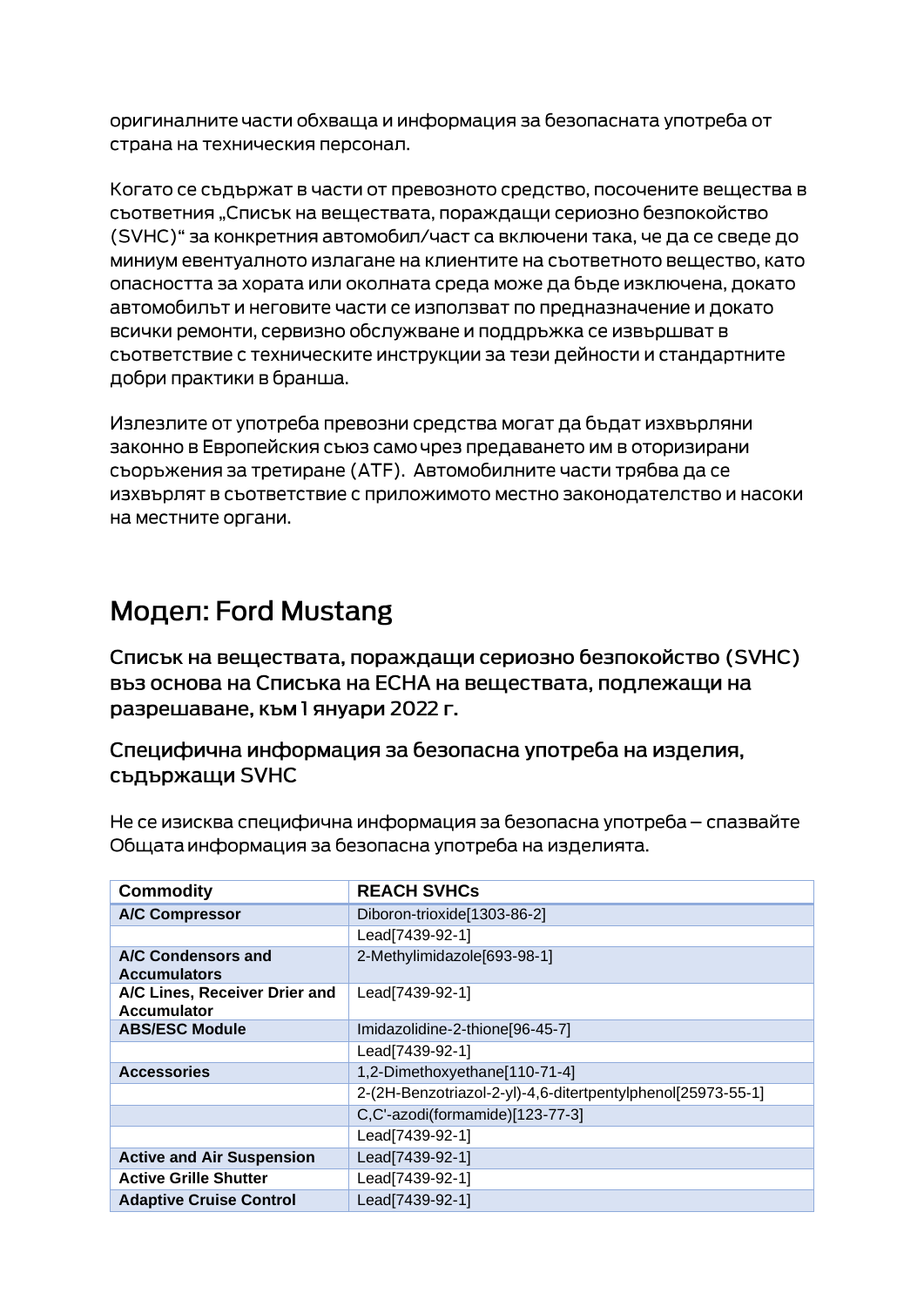| <b>Air Brakes</b>                                                      | Lead[7439-92-1]                                                          |
|------------------------------------------------------------------------|--------------------------------------------------------------------------|
| <b>AIS - Air Cleaner and Low</b>                                       | Lead[7439-92-1]                                                          |
| <b>Pressure Ducts</b>                                                  |                                                                          |
| <b>AIS - High Pressure Ducts</b>                                       | Lead[7439-92-1]                                                          |
| <b>Alternator</b>                                                      | 4,4'-Isopropylidenediphenol[80-05-7]                                     |
|                                                                        | Lead[7439-92-1]                                                          |
| Antenna                                                                | 4,4'-Isopropylidenediphenol[80-05-7]                                     |
|                                                                        | Lead[7439-92-1]                                                          |
| Appliques (Pillar, Decklid,<br>Roof)                                   | 2-(2H-Benzotriazol-2-yl)-4,6-ditertpentylphenol[25973-55-1]              |
|                                                                        | Imidazolidine-2-thione[96-45-7]                                          |
| <b>Audio and Navigation Head</b><br><b>Units</b>                       | Imidazolidine-2-thione[96-45-7]                                          |
|                                                                        | Lead[7439-92-1]                                                          |
| <b>Axle</b>                                                            | Boric acid[10043-35-3]                                                   |
|                                                                        | Lead[7439-92-1]                                                          |
| <b>Badges</b>                                                          | 2-(2H-Benzotriazol-2-yl)-4,6-ditertpentylphenol[25973-55-1]              |
|                                                                        | Lead[7439-92-1]                                                          |
| <b>Battery</b>                                                         | Lead[7439-92-1]                                                          |
| <b>Body Side InteriorTrim (Hard</b><br>Trim)                           | 2-Methyl-1-(4-methylthiophenyl)-2-morpholinopropan-1-<br>one[71868-10-5] |
|                                                                        | Lead[7439-92-1]                                                          |
|                                                                        | N,N-Dimethylacetamide[127-19-5]                                          |
| <b>Body Structure - Body Side</b><br><b>Assembly</b>                   | C,C'-azodi(formamide)[123-77-3]                                          |
|                                                                        | Phenol, dimethyl-, phosphate (3:1)[25155-23-1]                           |
| <b>Body Structure - Dash and</b><br>Cowl                               | C,C'-azodi(formamide)[123-77-3]                                          |
| Body Structure - Floor Pan -<br><b>Front Floor and Side Sill</b>       | N,N-Dimethylacetamide[127-19-5]                                          |
| Bodyside, Wheel Arch,<br><b>Rocker Moldings</b>                        | 2-(2H-Benzotriazol-2-yl)-4,6-ditertpentylphenol[25973-55-1]              |
|                                                                        | Tris(nonylphenyl)phosphite[26523-78-4]                                   |
| <b>Brake - Parking</b>                                                 | C,C'-azodi(formamide)[123-77-3]                                          |
| <b>Brake Actuation</b>                                                 | Lead[7439-92-1]                                                          |
| <b>Brake Tubes and Hoses</b>                                           | Lead[7439-92-1]                                                          |
| <b>Brakes - Caliper &amp; Anchor</b><br><b>Brkt Assy (Front, Rear)</b> | Lead[7439-92-1]                                                          |
|                                                                        | Tris(nonylphenyl)phosphite[26523-78-4]                                   |
| <b>Bulk Materials (PMT100)</b>                                         | C,C'-azodi(formamide)[123-77-3]                                          |
|                                                                        | Dicyclohexyl-phthalate[84-61-7]                                          |
| <b>CHMSL</b>                                                           | Lead[7439-92-1]                                                          |
| <b>Clutch / DMF (Dual Mass</b><br><b>Flywheel)</b>                     | Lead[7439-92-1]                                                          |
| <b>Combined Sensing Module</b>                                         | Lead[7439-92-1]                                                          |
| <b>Control Arm and Bushing</b>                                         | Lead[7439-92-1]                                                          |
| <b>Assembly</b>                                                        |                                                                          |
| <b>Cooling Hoses &amp; Bottles</b>                                     | Lead[7439-92-1]                                                          |
| <b>EDS Wiring Assembly &amp;</b><br><b>Components</b>                  | 1-Methyl-2-pyrrolidone[872-50-4]                                         |
|                                                                        | 2-(2H-Benzotriazol-2-yl)-4,6-ditertpentylphenol[25973-55-1]              |
|                                                                        | 6,6'-Di-tert-butyl-2,2'-methylenedi-p-cresol[119-47-1]                   |
|                                                                        | Lead[7439-92-1]                                                          |
| <b>Electro/Mechanical Devices</b>                                      | Lead[7439-92-1]                                                          |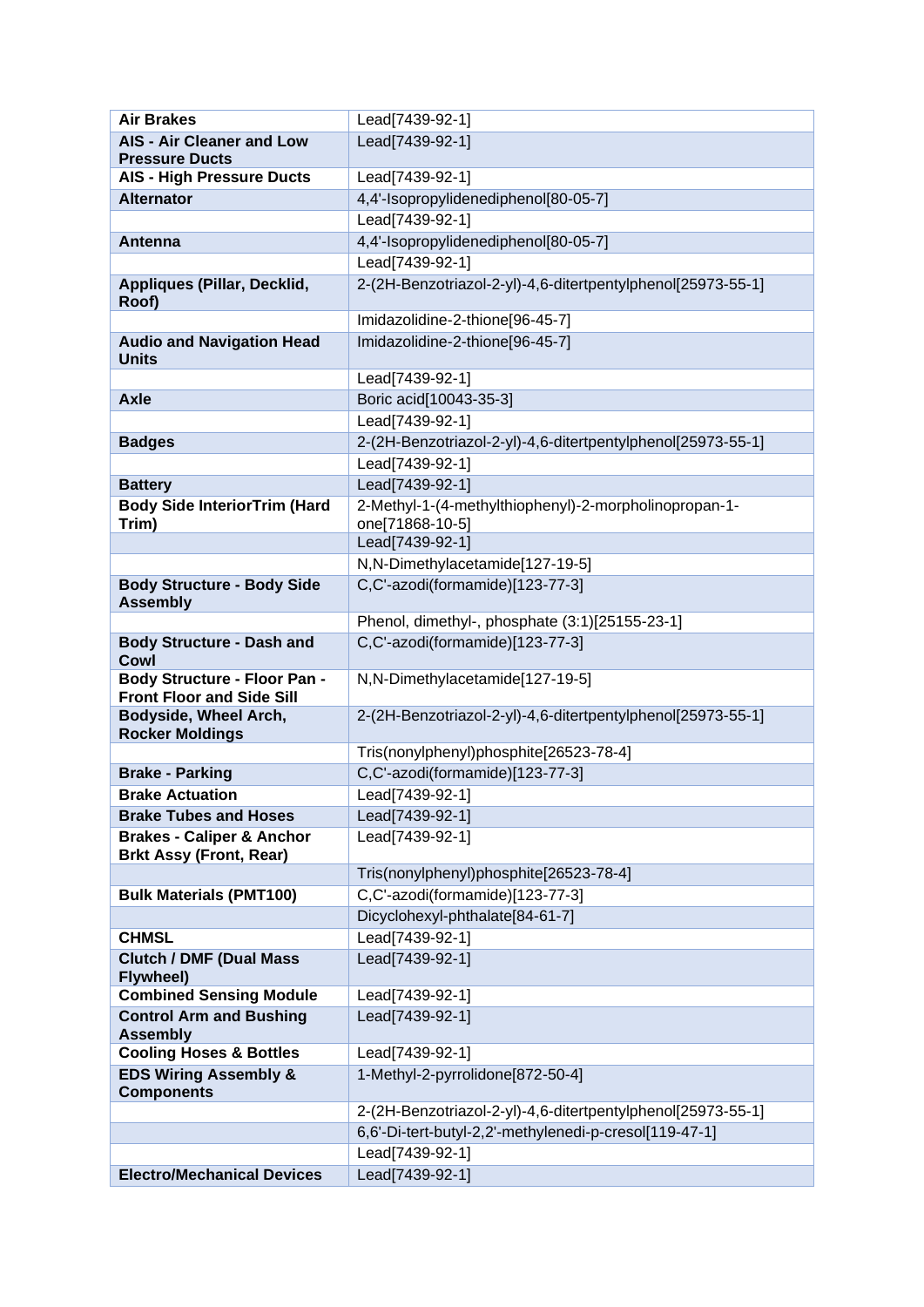| <b>Electronic Control Panel and</b>                    | Lead[7439-92-1]                                                                    |
|--------------------------------------------------------|------------------------------------------------------------------------------------|
| <b>CCH</b>                                             |                                                                                    |
| <b>Electronic Modules -</b>                            | 1,6,7,8,9,14,15,16,17,17,18,18-                                                    |
| <b>Amplifiers</b>                                      | Dodecachloropentacyclo[12.2.1.16,9.02,13.05,10]octadeca-7,15-<br>diene[13560-89-9] |
|                                                        | Lead[7439-92-1]                                                                    |
| <b>Electronic Modules -</b>                            | Lead[7439-92-1]                                                                    |
| Headlamp                                               |                                                                                    |
| <b>Electronic Modules -</b>                            | Lead[7439-92-1]                                                                    |
| <b>Suspension</b>                                      |                                                                                    |
| <b>Electronic Modules - SYNC</b>                       | 2-Methyl-1-(4-methylthiophenyl)-2-morpholinopropan-1-<br>one[71868-10-5]           |
|                                                        | 2-Methylimidazole[693-98-1]                                                        |
|                                                        | Lead[7439-92-1]                                                                    |
| <b>Engine Covers and Badges</b>                        | 2-(2H-Benzotriazol-2-yl)-4,6-ditertpentylphenol[25973-55-1]                        |
| <b>Engine Water Pumps</b>                              | Lead[7439-92-1]                                                                    |
| <b>Evaporator and Blower</b>                           | 6,6'-Di-tert-butyl-2,2'-methylenedi-p-cresol[119-47-1]                             |
| <b>Assemby (HVAC Module)</b>                           |                                                                                    |
|                                                        | Lead[7439-92-1]                                                                    |
| <b>Exhaust Cold End (Muffler &amp;</b>                 | Lead[7439-92-1]                                                                    |
| <b>Output Pipe Assembly)</b>                           |                                                                                    |
|                                                        | Sodium borate, decahydrate[1303-96-4]                                              |
| <b>Exhaust Hot End (Catalytic</b><br>Convertor)        | Refractory ceramic fibres[142844-00-6]                                             |
| <b>Exhaust Manifolds</b>                               | Lead[7439-92-1]                                                                    |
| <b>FEAD</b>                                            | Octamethylcyclotetrasiloxane[556-67-2]                                             |
| <b>Fixed Glass</b>                                     | Lead[7439-92-1]                                                                    |
| <b>Floor Mat</b>                                       | 1-Methyl-2-pyrrolidone[872-50-4]                                                   |
|                                                        | Lead[7439-92-1]                                                                    |
| <b>Front / Rear Door Trim</b>                          | Lead[7439-92-1]                                                                    |
| <b>Fuel Canister Assembly</b>                          | Lead[7439-92-1]                                                                    |
| <b>Fuel Door</b>                                       | Imidazolidine-2-thione[96-45-7]                                                    |
| <b>Fuel Lines</b>                                      | Lead[7439-92-1]                                                                    |
| <b>Fuel Tanks</b>                                      | Lead[7439-92-1]                                                                    |
| <b>Glass And Channel Assy -</b><br><b>Front/Rear</b>   | Dibutylbis(pentane-2,4-dionato-O,O')tin[22673-19-4]                                |
| <b>Headlamp / Side Marker</b>                          | 1-Methyl-2-pyrrolidone[872-50-4]                                                   |
|                                                        | Lead[7439-92-1]                                                                    |
| <b>Headliner / Sunvisor</b>                            | Boric acid[10043-35-3]                                                             |
|                                                        | Lead[7439-92-1]                                                                    |
| I/S Mirror                                             | Lead[7439-92-1]                                                                    |
| <b>Instrument Cluster</b>                              | Boric acid[10043-35-3]                                                             |
|                                                        | Lead[7439-92-1]                                                                    |
| <b>Interior Lighting</b>                               | Lead[7439-92-1]                                                                    |
| <b>IP Finish Panels/Registers</b>                      | 2-(2H-Benzotriazol-2-yl)-4,6-ditertpentylphenol[25973-55-1]                        |
|                                                        | Lead[7439-92-1]                                                                    |
|                                                        | Silicic acid, lead salt[11120-22-2]                                                |
| <b>IP Substrate and Ducts</b>                          | C,C'-azodi(formamide)[123-77-3]                                                    |
|                                                        | Lead[7439-92-1]                                                                    |
| Latches - Hood, Decklid and<br><b>Liftgate Latches</b> | 4,4'-Isopropylidenediphenol[80-05-7]                                               |
|                                                        | Octamethylcyclotetrasiloxane[556-67-2]                                             |
| <b>Latches - Side Door/Latch</b><br><b>Mini Module</b> | Lead[7439-92-1]                                                                    |
| Locks                                                  | Lead[7439-92-1]                                                                    |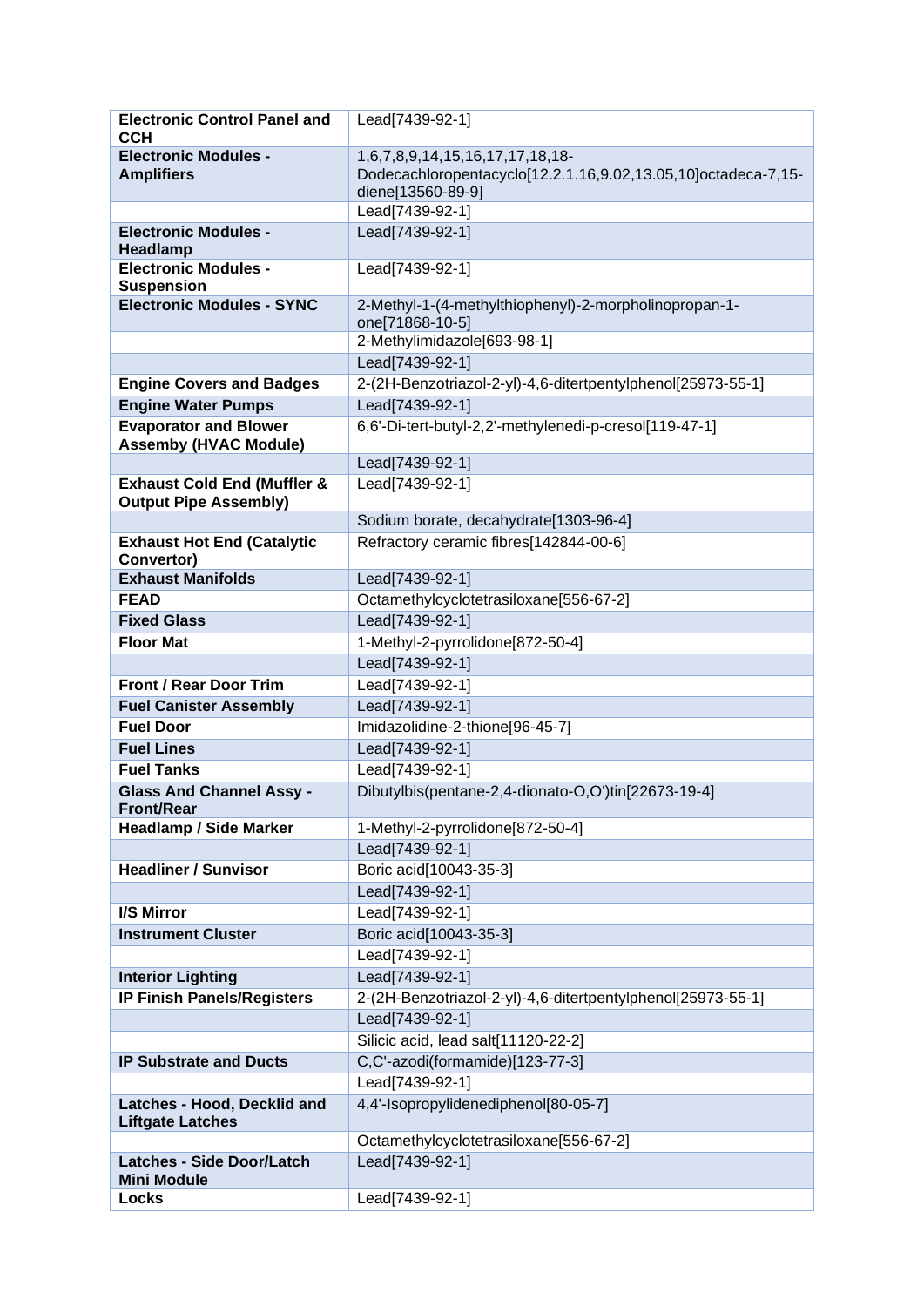| <b>Mirrors</b>                                                        | Lead[7439-92-1]                                                                   |
|-----------------------------------------------------------------------|-----------------------------------------------------------------------------------|
| <b>NVH Insulators - Interior</b>                                      | 6,6'-Di-tert-butyl-2,2'-methylenedi-p-cresol[119-47-1]                            |
| <b>PCV System</b>                                                     | Lead[7439-92-1]                                                                   |
| <b>Pedal Box</b>                                                      | Lead[7439-92-1]                                                                   |
| <b>PEM</b>                                                            | Lead[7439-92-1]                                                                   |
| <b>Plastic Bumpers and Fascias</b>                                    | 2-(2H-Benzotriazol-2-yl)-4,6-ditertpentylphenol[25973-55-1]                       |
| <b>Powertrain Control Module</b><br>(PCM/EEC/ ECM)                    | Diboron-trioxide[1303-86-2]                                                       |
| <b>PT Sensors</b>                                                     | Lead[7439-92-1]                                                                   |
| <b>Rain and Daylight Sensor</b>                                       | 1,3,5-Tris(oxiranylmethyl)-1,3,5-triazine-2,4,6(1H,3H,5H)-<br>trione[2451-62-9]   |
| <b>Receiver Assembly/CD</b><br>(Radio)                                | 4-Methylcyclohexyl-1,6-dicarboxylic acid anhydride[19438-60-9]                    |
| <b>Restraint Electronics</b>                                          | Lead[7439-92-1]                                                                   |
| <b>Roof (Convertible)</b>                                             | Lead[7439-92-1]                                                                   |
| <b>Sealing - Door Dynamic Seals</b>                                   | C,C'-azodi(formamide)[123-77-3]                                                   |
|                                                                       | Imidazolidine-2-thione[96-45-7]                                                   |
| <b>Sealing - Glass Runs and Belt</b><br><b>Moldings</b>               | C,C'-azodi(formamide)[123-77-3]                                                   |
| <b>Seat Belts (Front and Rear)</b>                                    | Lead[7439-92-1]                                                                   |
| <b>Seats - JIT</b>                                                    | 2-Methyl-1-(4-methylthiophenyl)-2-morpholinopropan-1-<br>one[71868-10-5]          |
|                                                                       | Lead[7439-92-1]                                                                   |
| <b>Seats - Structures</b>                                             | 2-Methyl-1-(4-methylthiophenyl)-2-morpholinopropan-1-<br>one[71868-10-5]          |
|                                                                       | Glycols, polyethylene, mono((1,1,3,3-tetramethylbutyl)phenyl)<br>ether[9036-19-5] |
|                                                                       | Lead[7439-92-1]                                                                   |
|                                                                       | Lead-monoxide[1317-36-8]                                                          |
| <b>Shifter Cables/Brackets -</b><br>Auto                              | C,C'-azodi(formamide)[123-77-3]                                                   |
|                                                                       | Lead[7439-92-1]                                                                   |
| <b>Shock Absorbers</b>                                                | Lead[7439-92-1]                                                                   |
|                                                                       | Nonylphenol[25154-52-3]                                                           |
| Side Air Bag (SAB) and<br><b>Curtain Air Bag (CAB)</b>                | Octamethylcyclotetrasiloxane[556-67-2]                                            |
| <b>Side and Rear Vision (BLIS)</b>                                    | Lead[7439-92-1]                                                                   |
| <b>Smart Junction Box &amp; Body</b><br><b>Control Module (SPDJB)</b> | Lead[7439-92-1]                                                                   |
| <b>Speakers / Tweeters</b>                                            | 1-Methyl-2-pyrrolidone[872-50-4]                                                  |
|                                                                       | N,N-Dimethylacetamide[127-19-5]                                                   |
| <b>Spoiler</b>                                                        | C,C'-azodi(formamide)[123-77-3]                                                   |
| <b>Steering Column</b>                                                | Lead[7439-92-1]                                                                   |
| <b>Steering Gear and Linkage</b>                                      | Lead[7439-92-1]                                                                   |
|                                                                       | N,N-Dimethylacetamide[127-19-5]                                                   |
| <b>Steering Wheel, Drive Air Bag</b>                                  | Alkanes, C14-17, chloro[85535-85-9]                                               |
|                                                                       | Lead[7439-92-1]                                                                   |
| <b>Suspension Link</b><br><b>Components</b>                           | Lead[7439-92-1]                                                                   |
| <b>Switches - General Use</b>                                         | Lead[7439-92-1]                                                                   |
| Switches - Headlamp.<br><b>Window &amp; Door</b>                      | Lead[7439-92-1]                                                                   |
| <b>Switches - Steering Column</b>                                     | Lead[7439-92-1]                                                                   |
| <b>Taillamp / Redundant</b>                                           | Lead[7439-92-1]                                                                   |